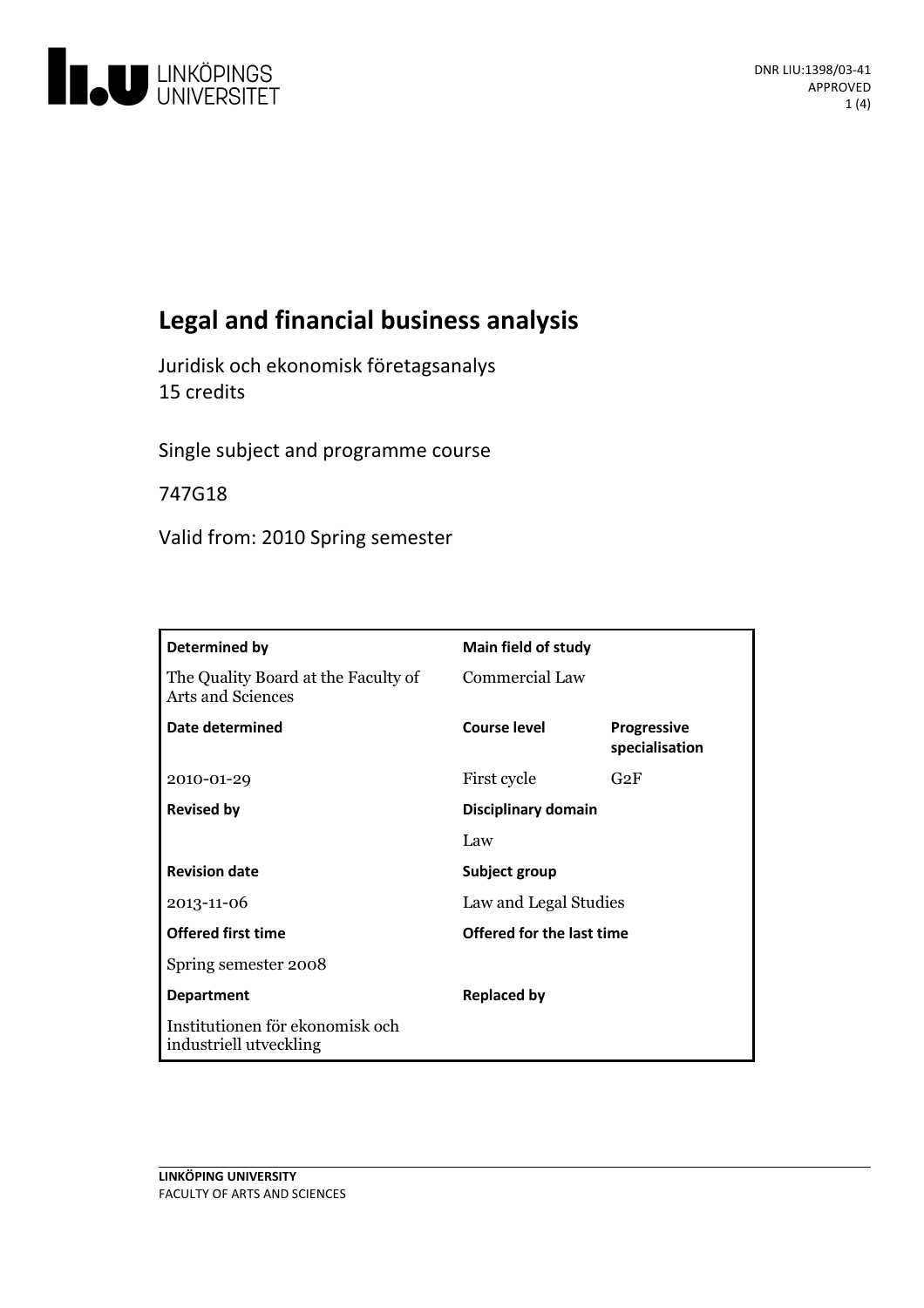## Course offered for

- Bachelor´s Programme in Commercial and Business Law
- Bachelor's Programme in Commercial and Business Law

## Entry requirements

Admission to the course requires, apart from the general entry requirements, that the student has completed courses in commercial and business law comprising at least 40 credit points, in which the courses (or the equivalent) Theories and Methods of Law, Commercial and Business Law, Contract, Tort and Insurance Law, Intellectual Property Rights, Labour Law, Tax Law and Corporate Law with an Emphasis on Economics should be included. In addition, the student should have completed the courses (or the equivalent) Financial Accounting, Finance and Financial Planning.

## Intended learning outcomes

On completion of the course, the student should be able to

- demonstrate advanced knowledge of company analysis concerning company valuation and due diligence and in other respects concerning questions that are relevant to company acquisitions, - account for the structure and conditions of company acquisitions with specific

focus on the transaction process and the practical work that lawyers and auditors carry out.

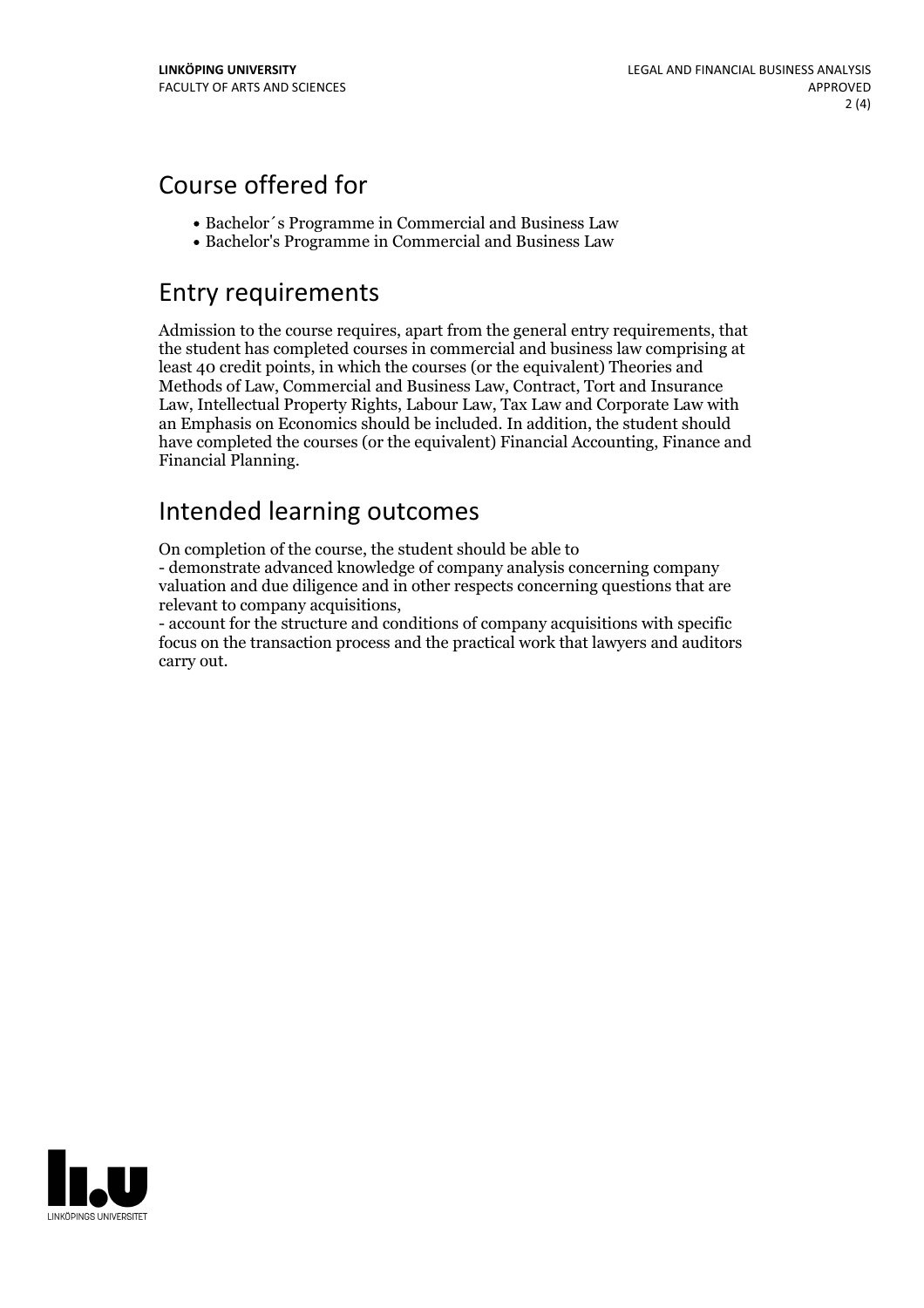#### Course content

The course contains the parts that are comprised in the transaction process of

- company acquisitions regarding: company valuation; financial and economic analysis, due diligence and
- 
- business transactions as well as
- agreements and negotiation

For the student to gain good knowledge of the structure and conditions of company acquisition with specific focus on the transaction process and the practical work that lawyers and auditors carry out at such acquisitions, advanced understanding of the company analysis that both buyer and seller of the relevant company are faced with both before, during and after the transaction process is required. The company analysis can be divided into two parts; company valuation and due diligence. These parts constitute the emphases in the course. Company valuation consists largely of financial and economic analysis, while due diligence includes both economic, legal and other analyses.

The financial and economic part of the course consists, among other things, of analysis of balance and profit and loss calculation, fundamental and cash flow analyses and valuation models. The legal part of the course contains, among other things, analyses of agreement, company, work and tax law nature and analyses from an intellectual property law perspective. All parts will also include practical considerations and methods that are used in working with company acquisition.

## Teaching and working methods

The course consists of lectures and seminars, where several of these are held outside the university. The main tasks of the course are included in a larger case study (case). The tasks in the course consist of three written group assignments and an individual written assignment. The individual assignment has a more investigative nature and is meant to constitute the basis for individual assessment of the student. Group assignment 1 and 2 should also be presented orally by every student in the groups during two separate seminar sessions. The student is also expected to study independently, individually or in groups.